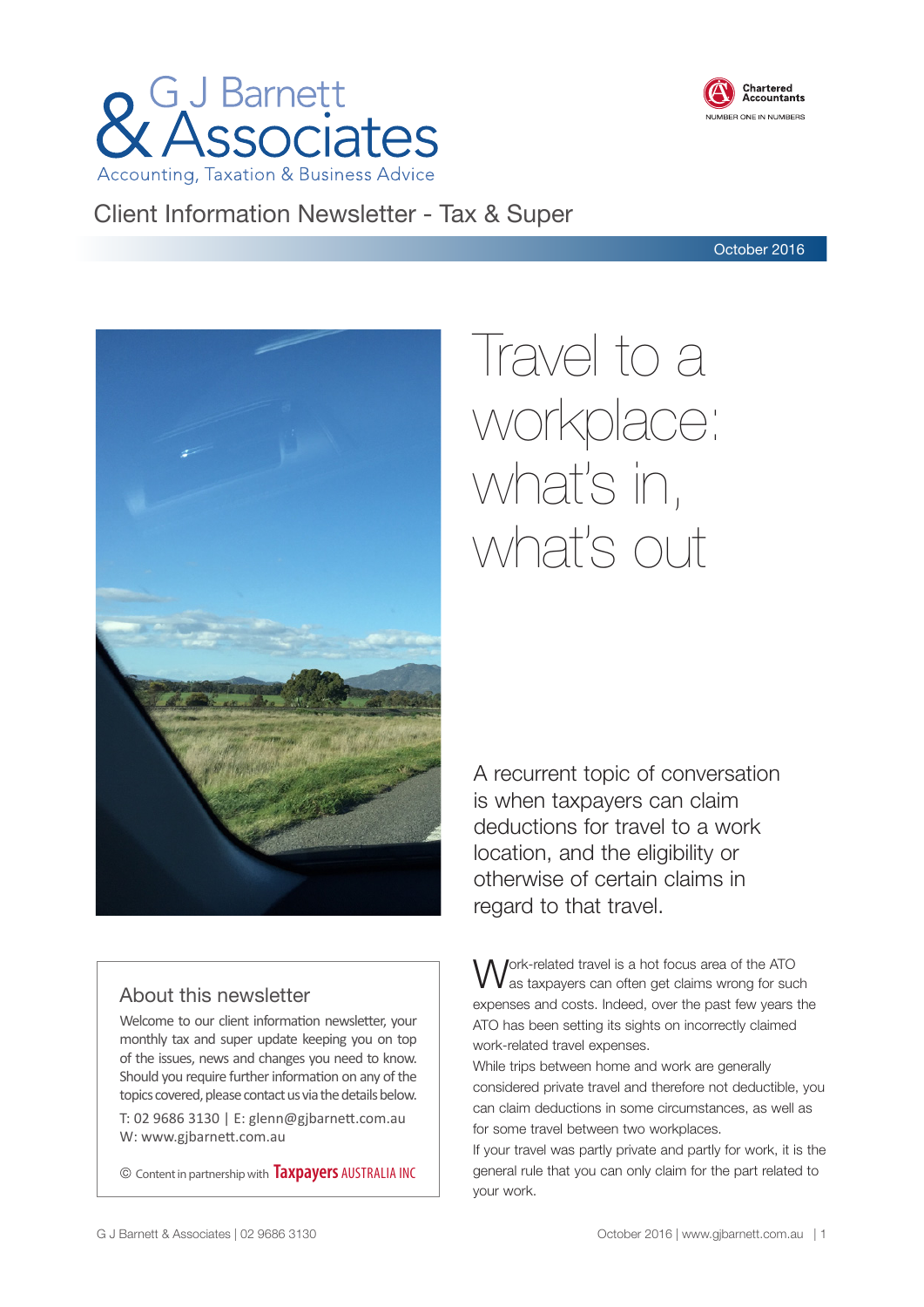# Travel to a workplace: what's in, what's out ... *cont*

claim<br>st for<br>veen<br>aces<br>your<br>nme.<br>me. Travel to a workplace: what's in, what's out ... cont<br>
If you do<br>
Triends the cost of travelling:<br>
Triends work the cost of travelling<br>
(or have shifting<br>
places of work)<br>
you can claim<br>
the cost for<br>
workplaces<br>
workplace If you do itinerant work (or have shifting places of work) you can claim the cost for driving between workplaces and your home.

- directly between two separate workplaces – for example, when you have a second job
- from your normal workplace to an alternative workplace (for example, a client's premises) while still on duty, and back to your normal workplace or directly home
- if your home was a base of employment – that is, you started your work at home and travelled to a workplace to continue your work for the same employer – these rules are tricky so contact us for more information
- if you had shifting places of employment – that is, you regularly worked at more than one site each day before returning home
- from your home to an alternative workplace for work purposes, and then to your normal workplace or directly home
- if you needed to carry bulky tools or equipment that you used for work and couldn't leave them at your workplace – for example, an extension ladder or a piece of your own machinery (note that the ATO is targeting this particular deduction).

But you can't claim the cost of driving your car between work and home just because:

- you do minor work-related tasks for example, picking up the mail on the way to work or home
- you have to drive between your home and your workplace more than once a day
- you are on call for example, you are on stand-by duty and your employer contacts you at home to come into work
- there is no public transport near where you work
- you work outside normal business hours – for example, shift work or overtime
- your home was a place where you ran your own business and you travelled directly to a place of work where you worked for somebody else
- you do some work at home.

# FLEXIBILITY FOR ITINERANT WORK

A notable flexibility for some work travel claims arises where the nature of the employment is deemed to be itinerant.

If you do itinerant work (or have shifting places of work) you can claim the cost for driving between workplaces and your home. Note that you cannot count your home as a workplace unless you carry out itinerant work.

The ATO says that the following factors may indicate that you do itinerant work:

- travel is a fundamental part of your work due to the very nature of your work, not just because it is convenient to you or your employer
- you have a "web" of work places you travel to throughout the day
- you continually travel from one work site to another
- your home is a base of operations if you start work at home and cannot complete it until you attend at your work site
- you are often uncertain of the location of your work site
- your employer provides an allowance in recognition of your need to travel continually between different work sites and you use this allowance to pay for your travel.

### FLEXIBLE, UP TO A POINT

In case the above factors give some impression of allowing for a very wide degree of flexibility, one recent Administrative Appeals Tribunal (AAT) decision adds to the factors to be considered if making claims for home-towork travel in the case of itinerant work.

A taxpayer claimed he was entitled to deductions for certain work-related travel expenses for meals and accommodation on the basis that he was employed in itinerant work. On the face of it, he seemed to fit the bill. During the year, the taxpayer undertook a number of employment arrangements and engaged in various roles. Each job was in a different location, each were short-term

*(continued...)*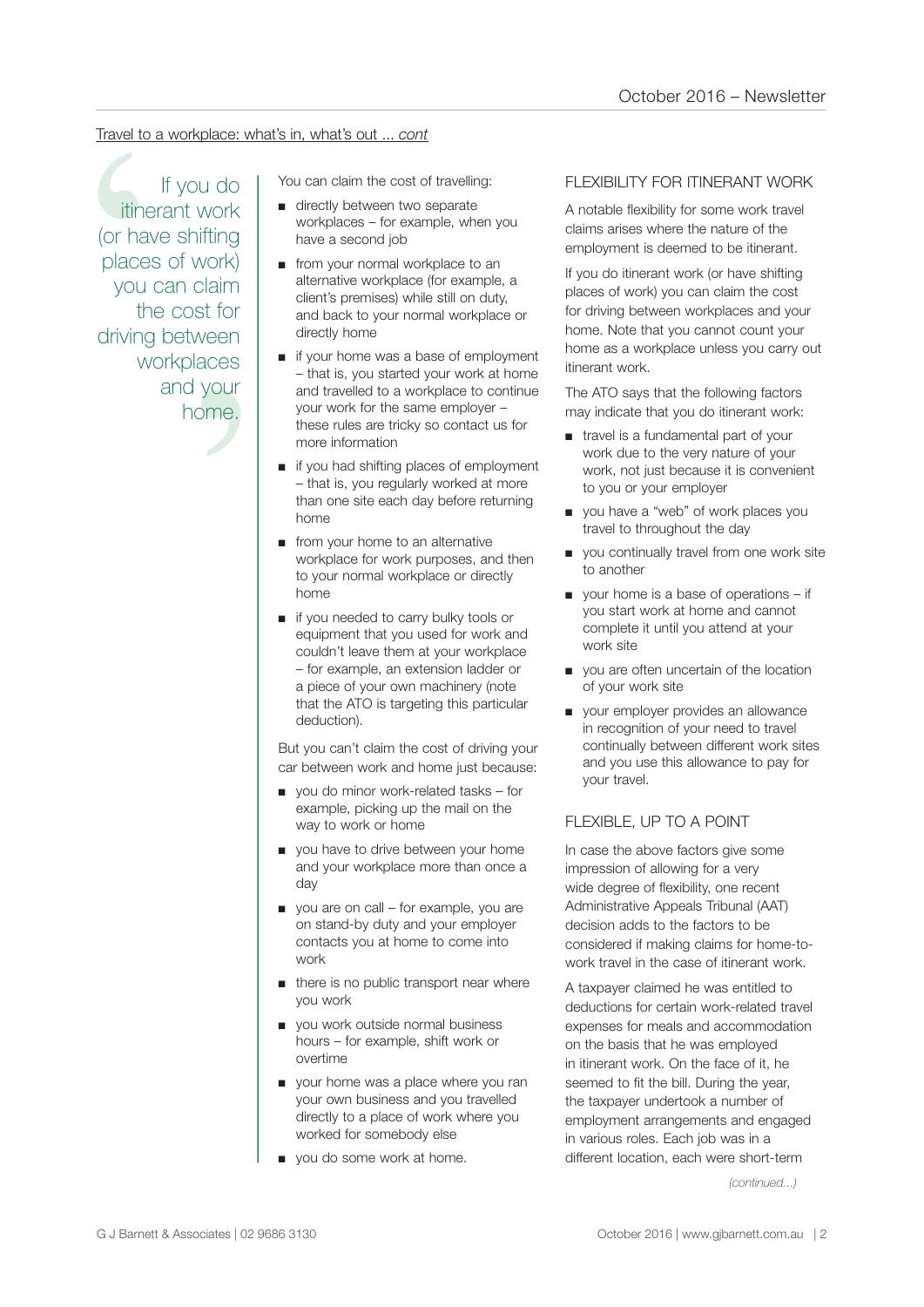#### Travel to a workplace: what's in, what's out ... *cont*

and seasonal in nature, and were all within the mining industry.

The taxpayer and his wife owned a house, which he asserted was their usual place of residence. However with the exception of one location, he stayed with his wife in a motorhome that they towed to rented caravan sites near each of the locations where he had work. It was found however that they returned home for short periods between each job.

The AAT considered some of the ATO's factors and concluded that the taxpayer was not an itinerant worker, and could not make his claims. Its reasons included the following:

- travel was not a fundamental part of the taxpayer's work as it did not arise out of the nature of his employment with each employer. That is, the taxpayer was under no obligation with any employer to work at multiple sites
- the taxpayer worked at only one work place at any given time
- employment duties did not commence at the usual place of residence or at the various caravan parks where he parked his motorhome
- when he finished the work at each workplace, he returned home for up to three weeks before commencing at another workplace
- the taxpayer did not have a "web" of workplaces, and the location of each workplace was known to the taxpayer with a large degree of certainty
- the taxpayer was not required to travel between different workplaces as part of his employment; he would travel between the caravan park where he parked his motorhome and the same workplace for the relevant period of each employment. None of his employers required him to travel from where he was staying to different workplaces
- none of the employers paid him an allowance for travel such that it may indicate that travel was a fundamental part of his employment.

The AAT further remarked as follows:

- the taxpayer's duties did not involve him travelling from workplace to workplace as is essential for itinerancy
- he made a lifestyle choice to work in regional towns and live in his motorhome
- he was not required to travel to these different locations in the course of his employment. Rather, he chose to travel from his home to undertake work in these locations
- each work place may be regarded as a regular or fixed place of employment, even if there was some uncertainty about the length of time that he would be employed at each location.

#### THE KEY MESSAGE

Over the past few years, the ATO has been setting its sights on incorrectly claimed work-related travel expenses (for example, car expenses, flights and accommodation).

This focus is expected to continue, and the ATO has warned that it will pay extra attention to people whose work-related deductions are higher than expected.

As can be seen above, your entitlement to a deduction for work-related travel expenses will be subject to, and will depend on, your individual circumstances.

We can help you work out your eligibility. Also, ask us about the best way for you to keep your relevant receipts digitally.  $\blacksquare$ 

This information has been prepared without taking into account your objectives, financial situation or needs. Because of this, you should, before acting on this information, consider its appropriateness, having regard to your objectives, financial situation or needs. Liability limited by a scheme approved under professional standards legislation.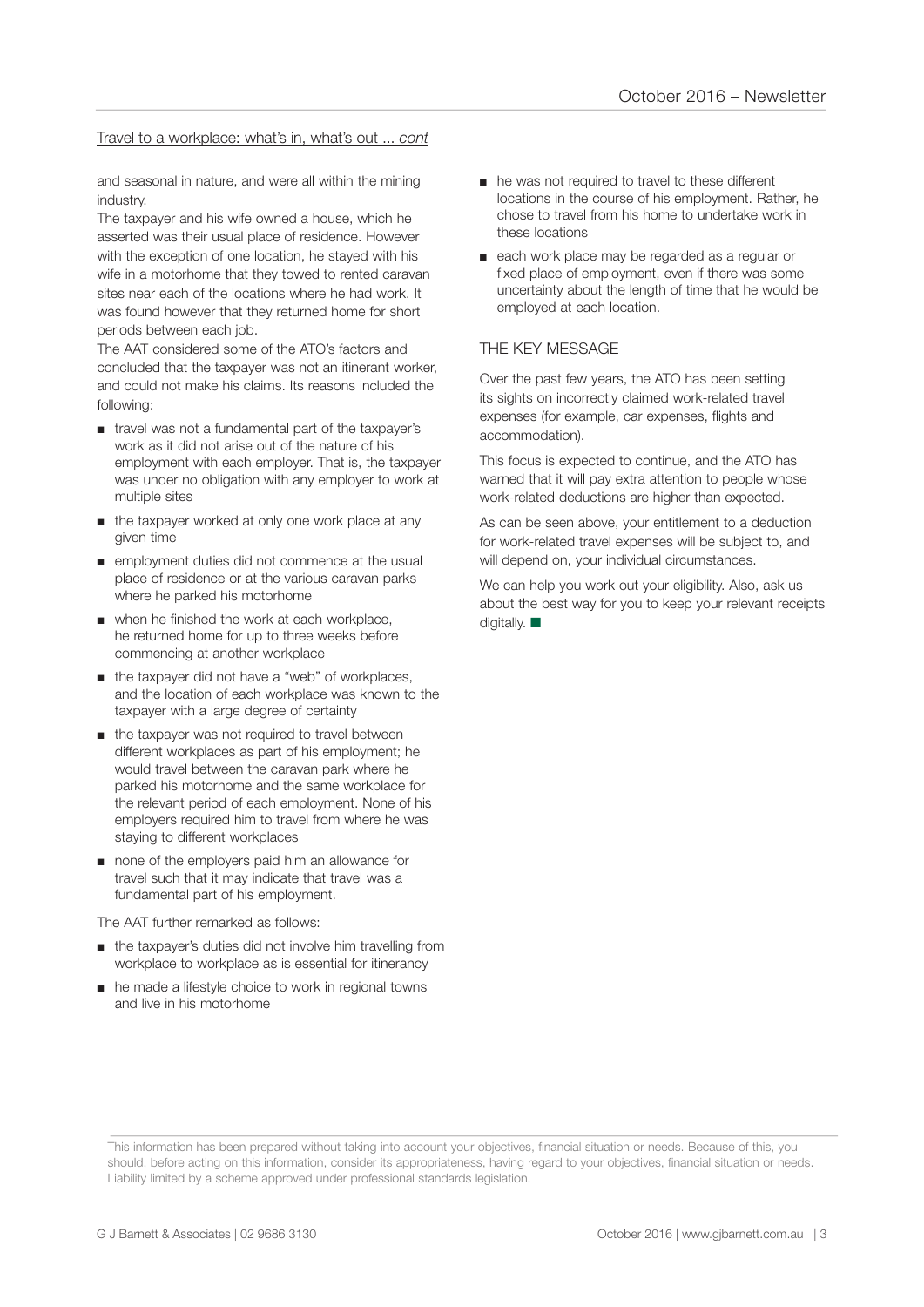# Controversial super change scrapped: but other proposals need to be watched

At the time of writing, the new Parliament released the first batch of proposed changes to the superannuation regime, and among these was the announcement that the proposed \$500,000 lifetime non-concessional cap is to be scrapped.

These proposed changes are still in exposure draft<br>
form and may be subject to further tweaking.

The government also revealed that:

- the non-concessional contributions cap is going to be \$100,000 per year, starting from July 1, 2017 (instead of the current \$180,000 cap)
- taxpayers with a superannuation balance of more than \$1.6 million will no longer be eligible to make nonconcessional contributions from the same date.

Also, these previously announced measures will not proceed, and have been postponed or abandoned:

- commencement of catch-up contributions using the unused caps from the prior five years for people with balances of \$500,000 is postponed and to start from July 1, 2018, and
- harmonisation of acceptance of contribution rules for those aged 65 to 74 will not proceed at all.

The proposed rules that remain intact and will continue:

- **■** the rule allowing fund members to "bring forward" three years' worth of non-concessional contributions for individuals aged under 65, and
- the requirement to meet the "work test" for individuals over the age of 65 in order to make non-concessional contributions.

# IMPLICATIONS OF THESE CHANGES

Trustees required to finalise contracts that depended on large non-concessional contributions can be at ease now, as the caps and rules regarding non-concessional contributions will operate as is currently the case. The same applies to trustees who are required to restructure their limited recourse borrowing arrangements (LRBAs) in order to comply with the ATO's benchmark terms.

The work test continues to apply to taxpayers over the age of 65 seeking to make non-concessional, personal concessional, and salary sacrifice contributions.

# CHANGES TO ELIGIBILITY FOR DEDUCTIONS FOR PERSONAL CONTRIBUTIONS

At present, the eligibility for a tax deduction for personal super contributions is subject to a maximum earnings condition. Among other proposed amendments is one that will remove the requirement that less than 10% of the sum of an individual's

- assessable income
- **•** reportable fringe benefits total, and
- **EX reportable employer superannuation contributions**

...was attributable to employment or similar activities of the individual in the financial year in which a deduction for the personal contribution is sought.

Removing this condition will mean that a taxpayer will be able to claim a deduction for making personal super contributions to a complying fund irrespective of their employment circumstances.

This will enable employees to claim a deduction for personal contributions without resorting to salary sacrifice arrangements. Note however that salary sacrifice agreements will continue to be relevant because they reduce the PAYG withholding amounts from salary and wages hence increasing the take-home pay.

Contractors and self-employed, who are essentially providing labour, will also be able to claim a deduction for personal super contributions. This is a significant improvement over the current state of affairs, where contractors are disadvantaged in terms of choosing how much of their pre-tax pay is going into superannuation.

Certain contributions to defined benefit as well as untaxed superannuation funds will not entitle the contributing taxpayer to a deduction.

Please contact us if you have more questions regarding these proposed changes, and also about further reforms expected in the SMSF arena.  $\blacksquare$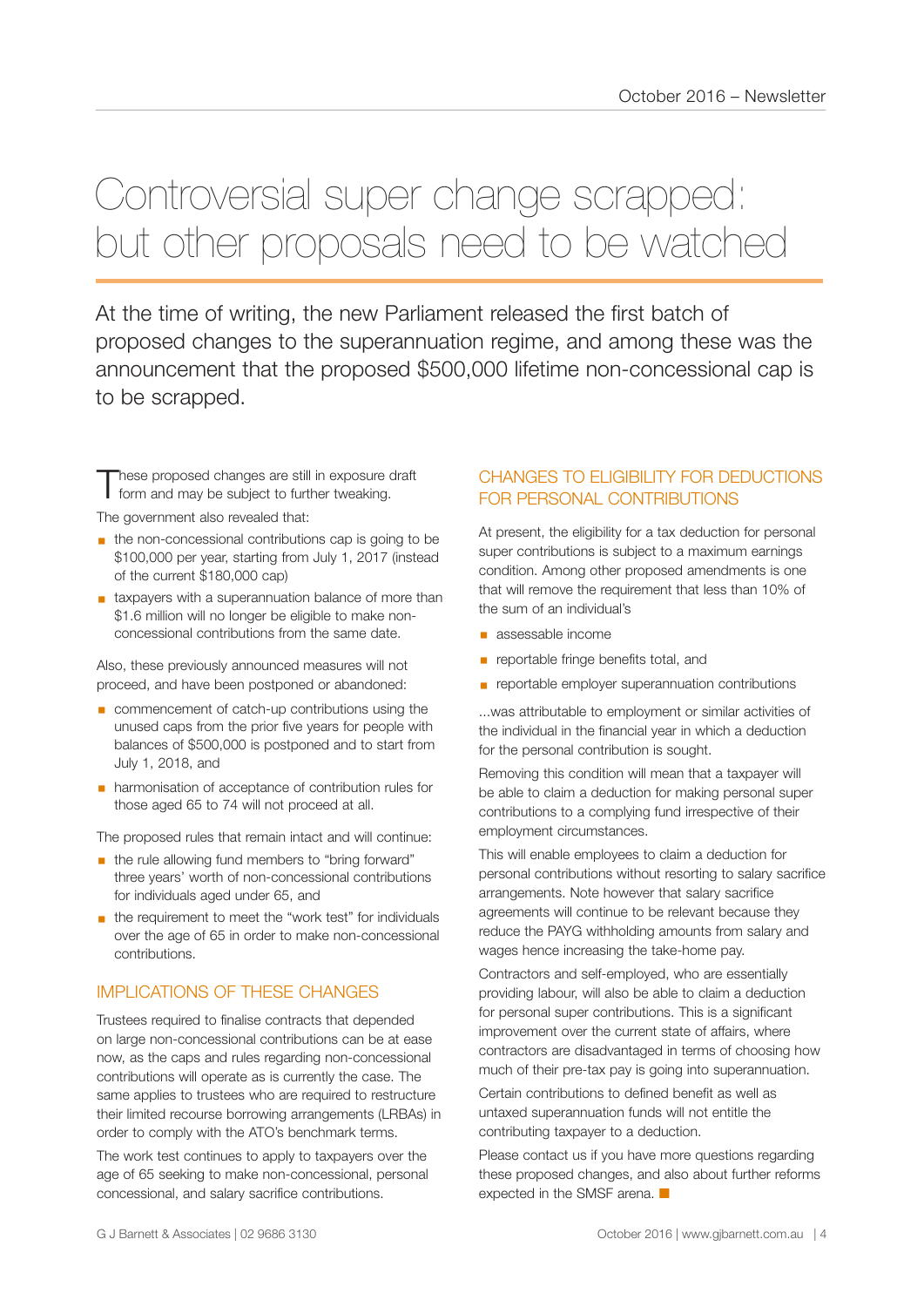# General facts about winding up your business

There are times where business owners, voluntarily or involuntarily, may need to wind up their business.

It is generally less complicated to wind up the business of a sole trader (who has declared "bankruptcy") than to wind up a business run through other structures. For companies, the terms typically used would be to "go into administration" or "liquidation". More on this below.

A sole trader is less complicated to wind up because the principal of the business is also personally responsible for all debts and liabilities accrued by that business.

# DEALING WITH A COMPANY WIND UP

To wind up a business in a company, a trustee may be appointed (either by yourself or by your creditors) to conclude all current contracts, sell remaining stock and other assets, pay outstanding debts and creditors, and notify all concerned (the bank, customers, suppliers).

### WHAT HAPPENS UNDER A VOLUNTARY ADMINISTRATION?

Voluntary administration is where a company's directors hand over the business to a professional administrator to decide on the best plan of action.

If your company can't pay its debts and is insolvent, voluntary administration and liquidation are two of the key options. The definition of insolvent is when liabilities total more than the value of assets, and debts cannot be paid. Insolvent trading is where a business continues to incur debts even though the owner or directors are

aware, or should be, that the business cannot pay them. A business's principals in these cases can be held personally liable, and even face jail time in the most extreme cases.

Voluntary administration can be a way for businesses in financial distress to get wriggle room from creditors. Going into administration could stave off having to go into liquidation if the business is administered in such a way to maximise its chance of continuing in business (or if that's impossible, then to at least get a better result for creditors and shareholders upon inevitable liquidation).

The first step is a meeting of directors and appointment of an administrator, who will try to salvage the business's financial standing.

Apart from a director voluntary administration (where the directors opt to place the business in an external administrator's hands), a firm going into administration may also be initiated by a secured creditor or the company's shareholders. The company may also be put into receivership, which is where an external receiver takes over the company's assets and sells them to pay off secured debt.

# WHAT HAPPENS UNDER A LIQUIDATION?

If going into administration or receivership does not lead to a viable arrangement, then liquidation is the alternative. Liquidation is the formal process for winding up a company's financial affairs to settle debts with the proceeds of the sales of its assets. A search of ASIC's website will yield some useful information.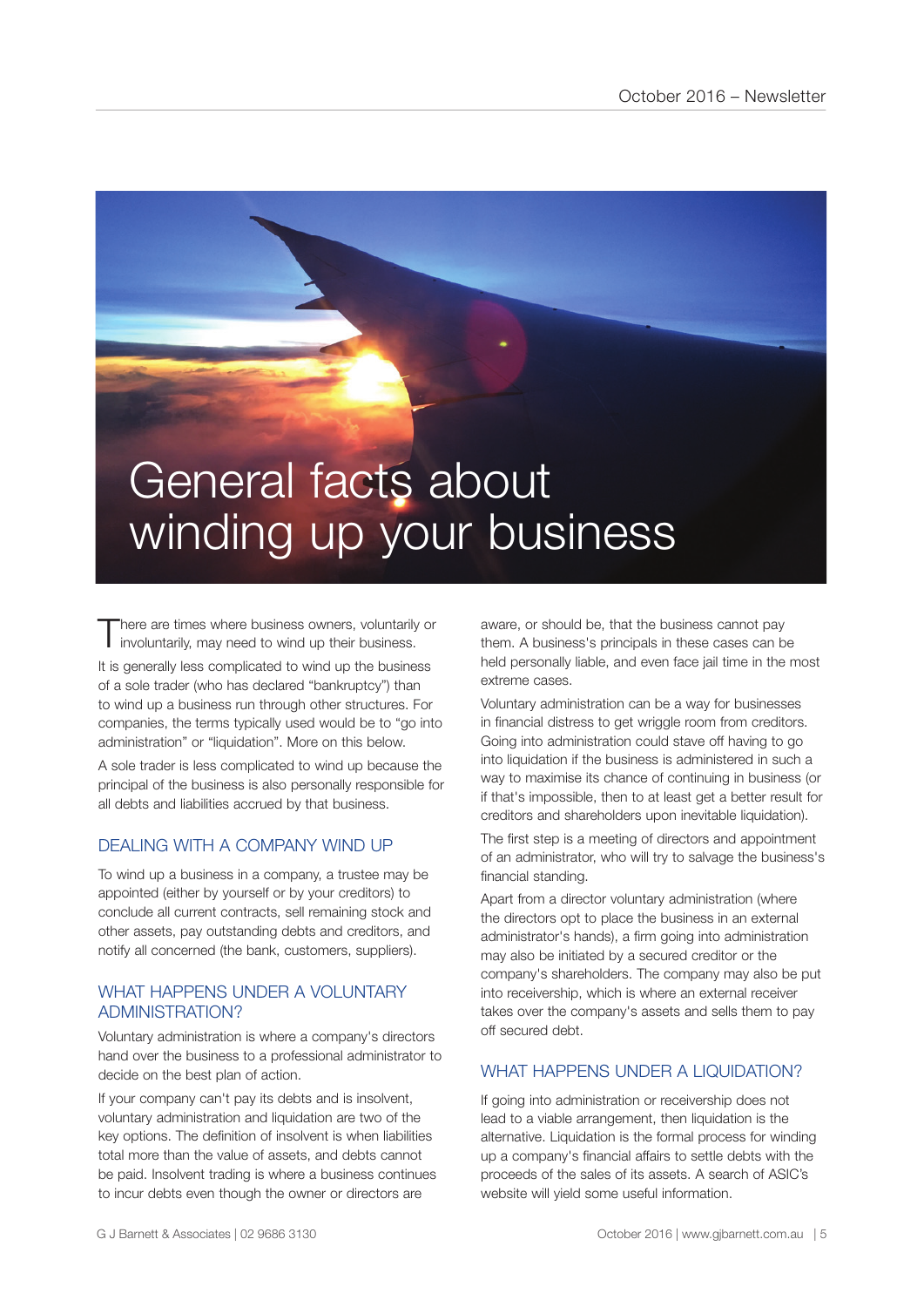General facts about winding up your business ... *cont*

#### **REMEMBER** TO CANCEL YOUR ABN  $\bigcirc$

For any business with an ABN, the ATO also says you need to notify it that you have ceased trading within 28 days of doing so, and also to cancel registration for GST, if applicable, within 21 days of cessation of trading.

You can keep and re-activate the ABN if things pick up in the future (even Donald Trump was bankrupt in 1992!). However as long as you keep the ABN active, you will still be expected to lodge activity statements.

A vote of creditors or a court order can put a business into liquidation, or the business can do so voluntarily. The appointed liquidator will prioritise creditors, with secured creditors first (those whose claims against the company are protected by a charge over a specific asset or group of assets – like a bank that issues a mortgage), then unsecured creditors (with contractual rights to receive a set amount of money but not backed by a charge over a specific asset) and lastly shareholders.

Generally, the claims of one priority class must be fully satisfied before those of the next priority level down get to see a cent. There may be pro-rata payments among claimants at the same priority level if not enough funds can be cobbled together.

The liquidator's job is to get the best result for creditors and shareholders, and part of this can be collecting, valuing and selling all assets. If insolvent trading is uncovered, company directors can also be sued by creditors to recoup funds.

But if continuing trading is in everyone's best interests, then the liquidator can also go down that path. Usually however, another outcome of this is to be able to sell the business as a going concern, as well as perhaps to finish and sell work in progress. The aim is to wind up the company, but to do it in a commercially practical way.

### BEWARE ANY TAX IMPLICATIONS

Some general tax implications to consider when winding up your business include the following.

#### Asset sale

As with every other stage of the business life cycle, you will have to factor in the tax consequences of dealing with the business's financial woes.

If assets are sold to pay debts, the proceeds would still be subject to tax as ordinary income or as a capital gain. Just be aware that if the business has to sell its trading stock or other assets at bargain prices (below market value), in certain instances tax law may

nevertheless treat the sale as having been made at market value, regardless of how much was actually received.

If you are a sole trader winding up your business or if you own shares in a company being wound up, and you sell the assets of the business or the shares in the company to a "white knight", you will still be subject to tax on the sale.

Where the sale is taxed under the CGT rules (eg real property or goodwill), you could be entitled to various tax exemptions and concessions under the small business CGT concession rules. In this situation's best-case scenario, 100% of a capital gain could be tax-free.

#### Debt forgiveness

If a creditor or a lender decides to forgive part or all of a debt or a loan (that is, releases the business from the obligation of paying the amount back), the amount may fall under the "commercial debt forgiveness" rules.

In essence, the business may have to reduce, among other things, the value of any carry forward tax losses (which could be the case if the business has been in strife for a few years), and perhaps capital losses, by the amount forgiven. However the forgiven amount would generally not be assessable income, and sometimes there would be no tax consequences at all.

On a related note, if you (or your company) cancel contracts in the course of winding up, there may be capital gains or losses as a result – intangibles such as contractual rights come within the CGT regime. Ask us for guidance.

#### Getting money out of the company

If you are a shareholder of a company being liquidated, any distribution you receive from the liquidator should be tax-free to the extent that it is a return of your original investment amount; anything above that amount is most likely to be taxed as a dividend.

The tax law in relation to voluntary administration and liquidation is very complex, so good advice is always preferable. See this office for guidance.  $\blacksquare$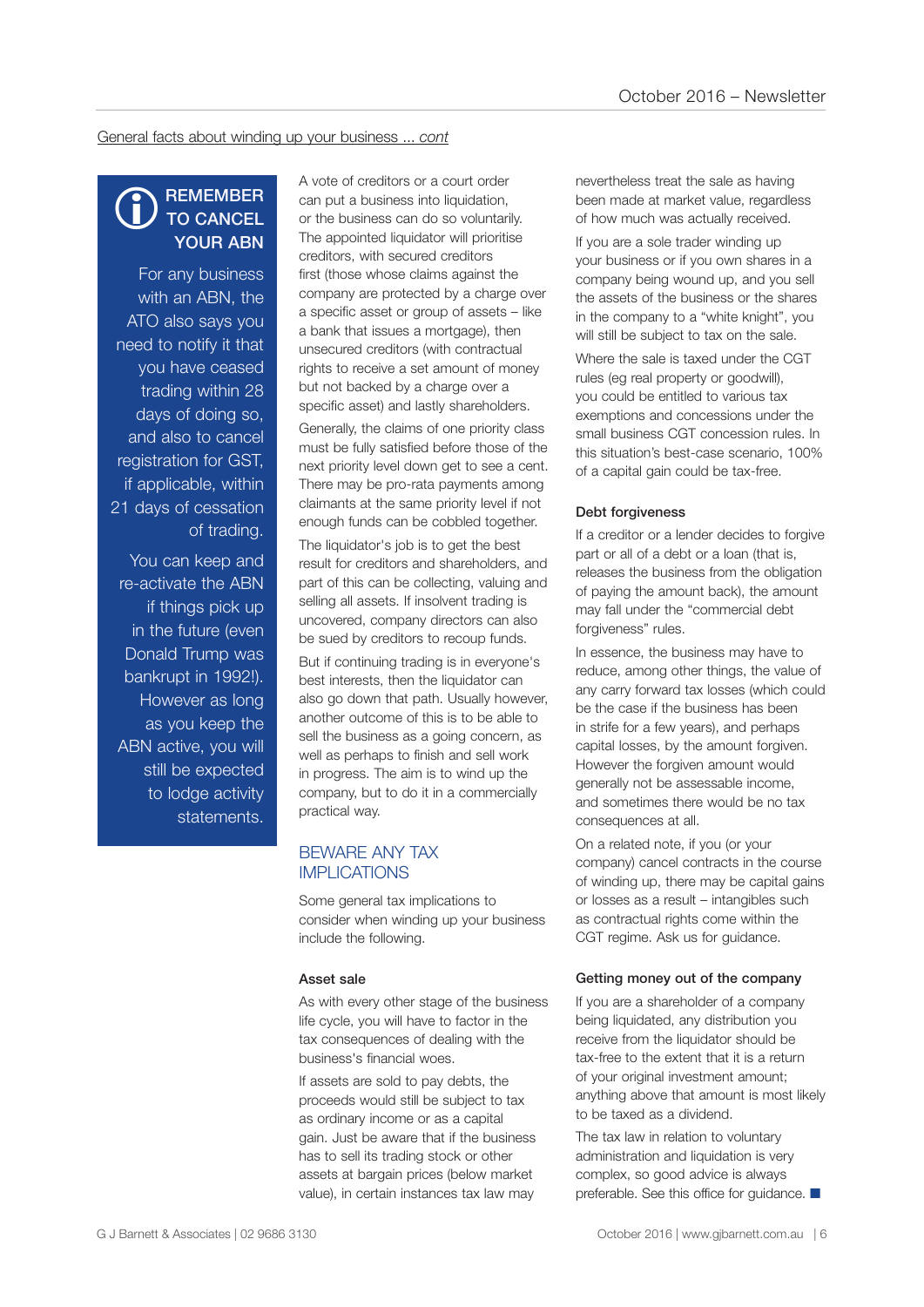# Start-up businesses: which is the right structure for you?

Start up businesses need to make one important decision from the outset – what type of business set-up will best suit your enterprise now? And which structure will be best for the future?

You've got a choice of four basic business structures -<br>Sole trader, partnership, company or trust. Of course, there are also more sophisticated structures out there, but most possible structures are essentially hybrids of two or more of these basic four.

#### RELEVANT CONSIDERATIONS  $\ddot{\textbf{?}}$

Which structure is best will depend on a few considerations. Do you want to stay small and work from home? Will you need to employ staff? How long will you stay in business? Will you have a partner or partners? What is your market? Will you need to chase start-up capital or obtain funding from a bank or other source?

Of course you can always change business structure as your enterprise changes and grows, but it is helpful if you understand the costs involved in making this change and some of the impediments that may arise.

For many businesses, the growth plan may well include changing to a different structure at a key point in the future – for example, if you plan to expand overseas. Ultimately, the business should be in the structure that is most appropriate in each stage of its life cycle.

Luckily, eligible small businesses can now restructure without any tax consequences under some new CGT laws recently introduced by the government.

Difficulties can arise moving to the next level of business. Business owners are often not aware that they are passing different threshold tests for tax obligations, such as GST, PAYG withholding and payroll tax. Growing a business is satisfying, but more so when the tax and regulatory consequences have been taken into account.

Although the choice is yours, it may help to know how each structure will affect the way your income is taxed, your operating costs, how you will be able to protect your assets, and how clients and other businesses will deal with you. Another thing to keep in mind is how easily a structure may make a future restructure.

# SOLE TRADERS **v**

To be a sole trader is the simplest business structure, and as the name implies you will be operating the business in your own name, and will control and manage all aspects of your business. For tax purposes, your personal financial affairs and your business's affairs are one and the same – there is no separation.

The sole trader structure is inexpensive to set up and there are few legal formalities, but you will need an ABN (Australian Business Number). You receive the full benefit of any profits, and keep all after-tax gains when you sellup (see below for more). However you also personally bear the full brunt of any operating losses.

Access to finances is limited to your own resources, and you are legally responsible for everything the business does. You also put private assets at risk, such as your house or car, if the business goes into serious debt and these private assets are targeted in any debt collection efforts.

As a sole trader:

- you use your individual tax file number when lodging your tax return
- the income of the business is treated as your own income
- your business income is taxed at your personal income tax rates along with your income from other sources (which can be as high as 49%)
- depending on your turnover, the ATO may need you to pay PAYG instalments over the year towards the amount of tax that can be expected at the end of the financial year
- you may also have to register for goods and services tax (GST)
- you will also need to take care of superannuation arrangements, but may still be able to claim for personal contributions, and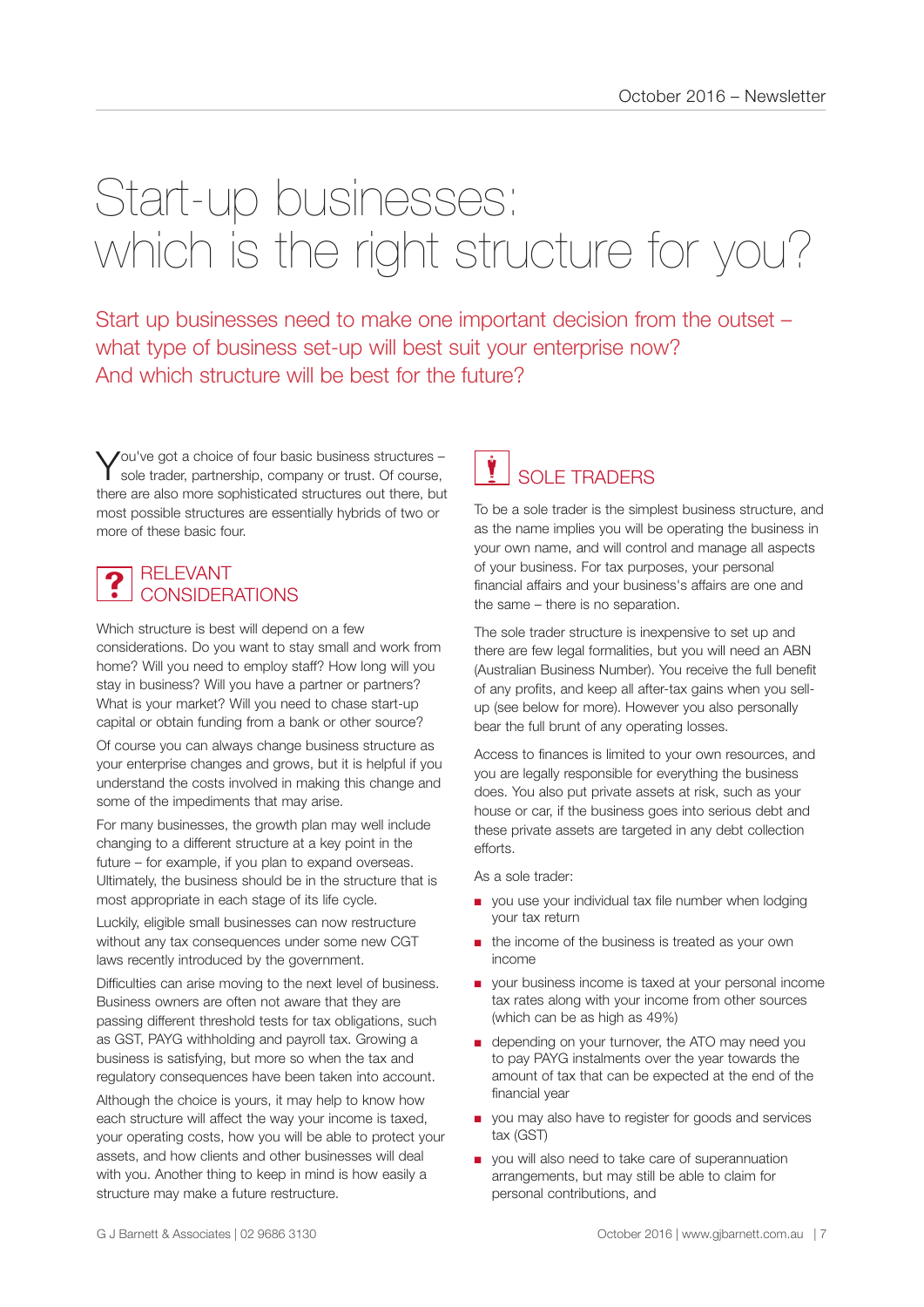#### Start-up businesses: Which is the right structure for you? ... *cont*

■ if you decide to take on an employee, you'll need to pay 9.5% of their ordinary time earnings into their super fund as well as PAYG withholding.

Also note that amounts of money you take from your sole trader business are not "wages" for tax purposes, even though you may consider this the case, so you can't claim a deduction for money you "draw" from the business.

### **PARTNERSHIPS** VÝ

This arrangement sees you carrying on business with one or more other people, and receiving income jointly. There are more shoulders to bear the burden, but also more people to share profits, losses and responsibilities. A greater chance of legal dispute between the business partners themselves also exists (when compared to a sole trader).

Partnerships are still inexpensive to set up, and there will likely be greater financial resources than if you operated on your own as a sole trader. On the flip side however, you and your partners are responsible for any debts the partnership owes, even if you personally did not directly cause the debt.

This means that where one partner refuses to pay a debt of the business, the other partner is still liable for the whole amount of that debt. Each partner's private assets may still be fair game to settle serious partnership debt. This is known as "joint and several liability" – the partners are jointly liable for each other's debts entered into in the name of the business, but if any partners default on their share, then each individual partner may be severally held liable for the whole debt as well.

A written partnership agreement may not be legally required in every state and territory, but these agreements are usually inexpensive and will clearly set out the terms of the partnership (which reduces the risk of a future dispute).

As a partnership:

- the business itself doesn't pay income tax. Instead, you and your partners will each need to pay tax on your own share of the partnership income (after deductions and allowable costs)
- the business still needs to lodge a tax return to show total income earned and deductions claimed by the business. This will show each partner's share of net partnership income, on which each is personally liable for tax
- if the business makes a loss for the year, the partners can offset their share of the partnership loss against their other income
- a partnership does not account for capital gains and losses at all on the disposal of CGT assets (such a real

estate); if the partnership sells a CGT asset, then each partner calculates their own capital gain or loss on their share of that asset

- the partnership business is not liable to pay PAYG instalments, but each partner may be, depending on the levels of their share of relevant income
- as a partner you will need to take care of your super arrangements, as you are not an employee of the business
- personal contributions may still be deductible, and any eligible employees of the business will still need to be covered for the compulsory super guarantee.

Again, money drawn from the business is not "wages" for tax purposes. As with any business, the partnership will need an ABN and will need to register for GST if the business's annual turnover is more than \$75,000 (before GST).



# **COMPANIES**

Operating your business as an incorporated company will transform your enterprise into a separate legal entity. This more complex business structure is usually more costly to set up and administer, and will also come under the regulations of the Australian Securities and Investments Commission (ASIC).

A company will have far greater access to capital as shares can be issued to potential shareholders in exchange for funding. Shareholders and directors are not generally liable for the debts of the business beyond the amount of capital they have contributed, therefore asset protection is one advantage of this structure because creditors cannot, in most cases, go after a shareholder's or director's personal assets, only the company's assets.

The company will pay its own tax on its own profits at a company tax rate (see below). But tax reporting requirements are more onerous than those for an sole trader or partnership, and minority shareholders have little say in the running of the business unless they hold a directorship or are in senior management.

For a company:

- it will need its own bank account, and its own tax file number
- it needs to lodge an annual income tax return, as money earned by the business belongs to the company
- the tax return will need to show the company's income, deductions and tax it is liable for
- PAYG instalments will need to be paid, which are credited against the end-of-year income tax
- it will pay tax on its assessable income (profits) at the company tax rate (currently 28.5% for a small